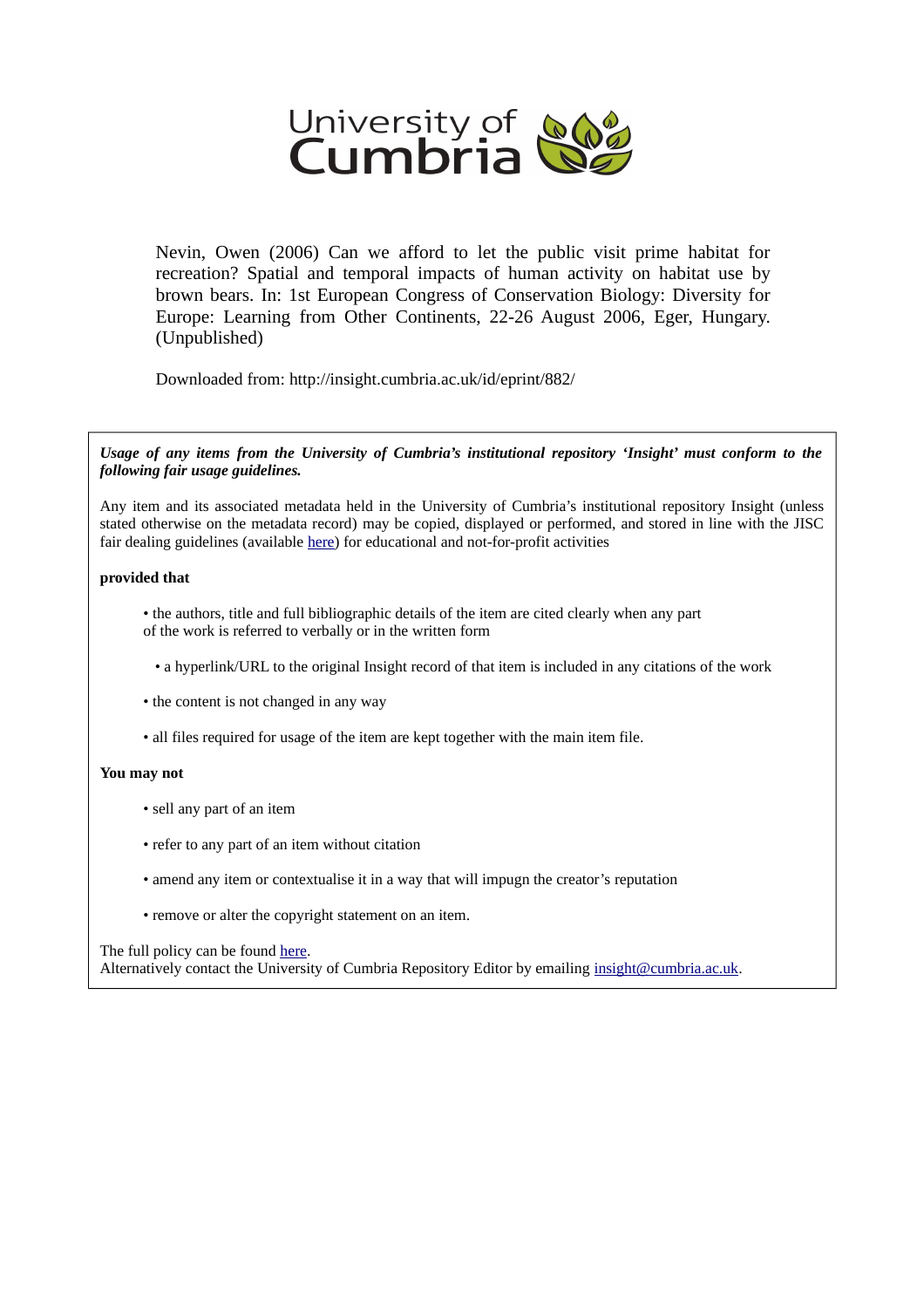

## **1st EUROPEAN CONGRESS OF CONSERVATION BIOLOGY**

**22-26 August, 2006 Eger - Hungary** 

# **BOOK OF ABSTRACTS**

**PATRONS OF ECCB 2006** 

**László SÓLYOM**  President of the Republic of Hungary

**Miklós PERSÁNYI**  Minister of Environment and Water Management of the Republic of Hungary